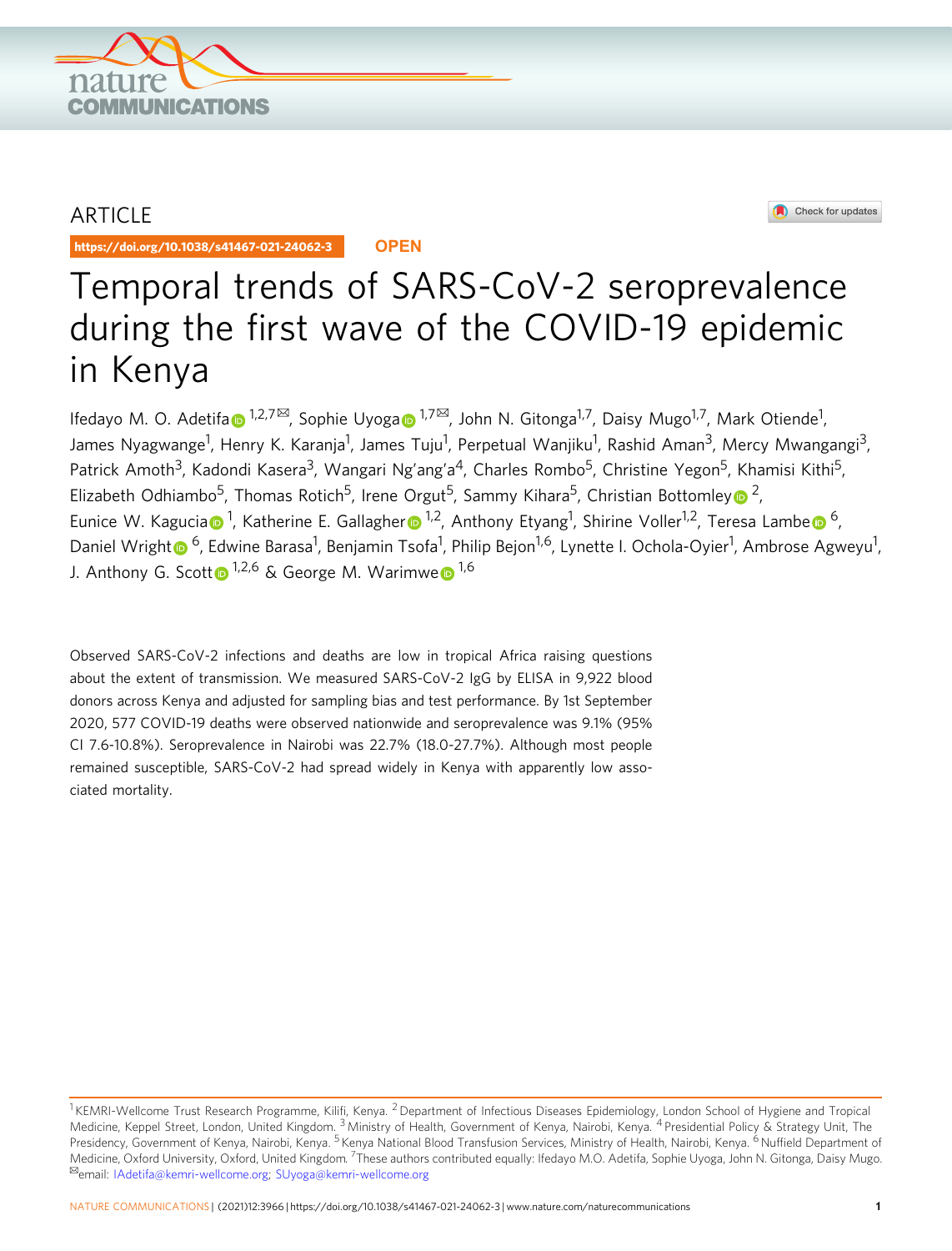**Example [1](#page-4-0)9 Concept Africa, numbers of cases and deaths attri-**<br>butable to COVID-19 have been substantially lower than<br>those in Europe and the Americas<sup>1</sup>. This could imply<br>reduced transmission reduced clinical severity or butable to COVID-19 have been substantially lower than reduced transmission, reduced clinical severity or epidemiological under-ascertainment. The first COVID-19 case in Kenya was identified on 12th March 2020. Subsequently, there have been two discrete waves of PCR-detected cases in May–August and October–January separated by a brief nadir in September 2020. At the end of 2020, the government had recorded 96,595 cases and 1792 deaths attributable to SARS-CoV- $2^2$ . By May 30 2020 when COVID-19 related deaths reached 71, the national anti-SARS-CoV-2 antibody prevalence, estimated in blood donors, was 4.3% (95% confidence interval (CI)  $2.9-5.8\%$ )<sup>3</sup>. Transmission was obviously more widespread than would have been anticipated by reported cases and deaths. In this further study, we examine the dynamics of SARS-CoV-2 seroprevalence among Kenyan blood donors throughout the course of the first epidemic wave.

From 30th April to 30th September 2020, 10,258 samples from blood donors aged 16–64 years were processed at six Kenya National Blood Transfusion Service (KNBTS) regional blood transfusion centres, which serve a countrywide network of satellites and hospitals. We excluded duplicate samples, those from age-ineligible donors and those with missing data, leaving 9922 samples (Supplementary Fig. 1).

The blood donor samples were broadly representative of the Kenyan adult population<sup>[4](#page-4-0)</sup> on region of residence and age, although adults aged 55–64 years were under-represented (2.0% vs 7.3%, Supplementary Table 1) and adults aged 25–34 years were over-represented (39.3% vs 27.3%). Males were also overrepresented (80.8%).

We tested samples for anti-SARS-CoV-2 IgG antibodies using a previously described ELISA for whole length spike antigen<sup>5</sup>. Assay sensitivity, estimated in sera from 174 PCR positive Kenyan adults and a panel of sera from the UK National Institute of Biological Standards and Control (NIBSC) was 92.7% (95% CI 87.9–96.1%); specificity, estimated in 910 serum samples from Kilifi drawn in 2018 was 99.0% (95% CI 98.1–99.5%)<sup>3</sup>. Assays on a subset of test samples were repeated at least once on separate days and reproducibility confirmed. Positive and negative control samples are routinely included in all runs and the results from these were reproducible.

### Results and discussion

Of the 9922 samples with complete data 3098 had been reported previously<sup>3</sup>. In total, 928 were positive for anti-SARS-CoV-2 IgG; crude seroprevalence was 9.4% (95% CI, 8.8–9.9%) with little variation by age or sex (Table [1](#page-2-0)). We used Bayesian Multi-level Regression with Post-stratification (MRP) to adjust for test sensitivity (93%) and specificity (99%)<sup>6</sup>, smooth trends over time, and account for the differences in age, sex and residence characteristics of the test sample and the Kenyan population<sup>7</sup>.

There was marked variation in seroprevalence over time and place with a generally increasing trend over time. Figures [1](#page-2-0) and [2](#page-3-0) respectively illustrate the cumulative confirmed COVID-19 cases in Kenya during the study period and the crude prevalence and Bayesian model estimates in 10 consecutive periods of  $\sim$ 2 weeks each. In Nairobi, Mombasa and the Coastal Region outside Mombasa, there was a steep rise in seroprevalence across the study period. We divided the observations equally into three consecutive periods (Table [2](#page-3-0)). In period 1 (30 April–19 June) the adjusted seroprevalence of SARS-CoV-2 was 5.2% (95% CI 3.7–6.7%); in period 2 (20 June–19 August) it had risen to 9.1% (95% CI 7.2–11.3%); and in period 3 (20 August–30 September) it was maintained at 9.1% (95% CI 7.6–10.8%).

The results illustrate a heterogeneous pattern of transmission across Kenya and suggest that the seroprevalence first began to rise in Mombasa in May and reached a maximum in July; in Nairobi it increased steadily from June onwards; in the Coastal area seroprevalence began to rise in July and turned up sharply in August and September. Unlike Nairobi and Mombasa this area is mostly rural. Other parts of the country showed less of a temporal trend. These field observations accord closely with epidemic modelling of SARS-CoV-2 across Kenya which integrated early PCR and serological data with mobility trends to describe the transmission pattern nationally $8$ .

Although we used a highly specific and validated assay<sup>[3](#page-4-0),9</sup>, and adjusted for biases inherent in the ELISA test performance, we did not control for antibody waning. Given evidence at both individual<sup>[10](#page-4-0)</sup> and population<sup>[11](#page-4-0)</sup> level that anti-Spike antibodies may decline after an initial immune response, cross-sectional data are likely to underestimate cumulative incidence with increasing error as the epidemic wave declines. Some investi-gators have adjusted for this effect through modelling<sup>[12](#page-4-0)</sup> but as we do not have a clear description of the waning function for these antibodies in our setting, we have not made such an adjustment. We are exploring the application of mixture modelling to account for this challenge<sup>[13](#page-4-0)</sup>. Therefore, the seroprevalence estimates reported here are likely to underestimate cumulative incidence in Kenya.

The study also relies on convenience sampling of asymptomatic blood transfusion donors which is not representative of the adult population at large and may underestimate seroprevalence because those with a recent history of illness are excluded. Although blood donors are predominantly male in Kenya, we had ~2000 female donor samples and stratified all analyses by sex to ensure that any potential confounding was appropriately adjusted for. We have adjusted for demographic and geographic disparities in our sample set, but we are unable to evaluate whether the behaviour of blood donors increases or reduces their risk of infection by SARS-CoV-2. The exclusion of donors with history of illness in the past 6 months may also contribute to selection bias. A random population sample would overcome these problems, but such studies were difficult to undertake during movement restrictions<sup>8</sup>. Recruiting household contacts of blood donors was considered but this was beyond the remit of the KNBTS and the movement and other restrictions also made this impractical. The selection bias in KNBTS samples is unlikely to change substantially over time and therefore this survey and the continued surveillance of blood donors will provide valid estimation of trends, which inform the public health management of the epidemic.

The results are also consistent with other surveys in Kenya which have illustrated both high seroprevalence in focal populations and marked geographic variation. For example, seroprevalence was 50% among women attending ante-natal care (ANC) in August 2020 in Nairobi but 1.3%, 1.5% and 11.0% among women attending ANC in Kilifi (Coast) in September, October and November, respectively<sup>14</sup>. Seroprevalence among truck drivers at two sites (in Coast and Western) was 42% in October 2020[15](#page-4-0) and seroprevalence among health care workers in between August and November 2020 was 43%, 12% and 11% in Nairobi, Busia (Western) and Kilifi (Coast), respectively $16$ .

By 1st September 2020, the first epidemic wave of SARS-CoV-2 in Kenya had declined with a cumulative mortality of 767 COVID-19 deaths and 34,471 cases.[2](#page-4-0) Our large national blood donor serosurvey illustrates that, at the same point, 1 in 10 donors had antibody evidence of infection with SARS-CoV-2; this rises to 1 in 5 in the two major cities in Kenya. The first epidemic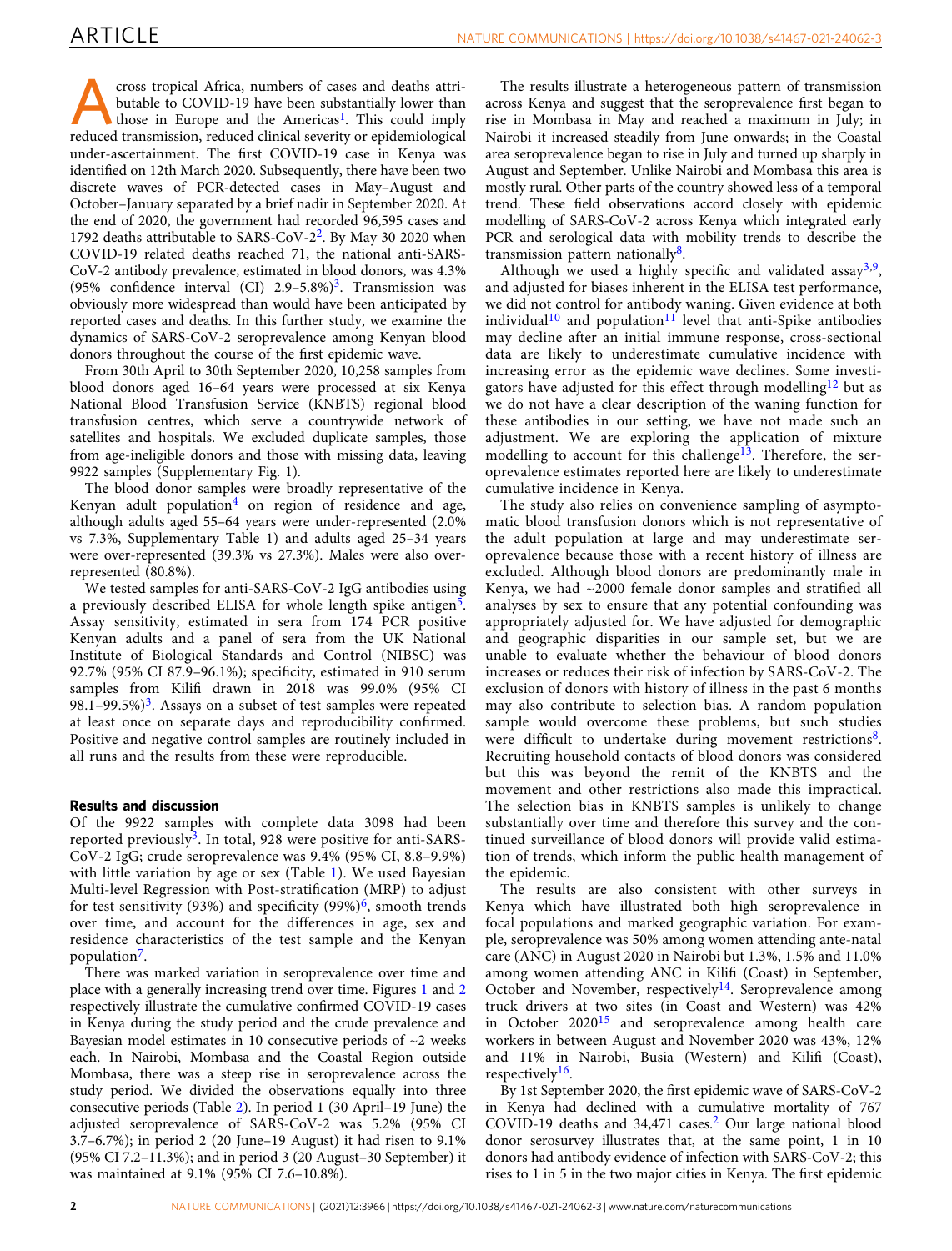|                    | Kenya population | All samples (%) | Sero-positive | Crude<br>seroprevalence |               | Bayesian weighted, test-adjusted<br>seroprevalence <sup>a</sup> |              |
|--------------------|------------------|-----------------|---------------|-------------------------|---------------|-----------------------------------------------------------------|--------------|
|                    |                  |                 |               | %                       | 95% CI        | %                                                               | 95% CI       |
| Age                |                  |                 |               |                         |               |                                                                 |              |
| $15-24$ years      | 9,733,174        | 2763 (27.8)     | 241           | 8.7                     | $7.7 - 9.8$   | 7.5                                                             | $6.2 - 8.8$  |
| $25-34$ years      | 7,424,967        | 3902 (39.3)     | 379           | 9.7                     | $8.8 - 10.7$  | 8.5                                                             | $7.2 - 9.8$  |
| $35-44$ years      | 4,909,191        | 2261 (22.8)     | 224           | 9.9                     | $8.7 - 11.2$  | 8.3                                                             | $6.9 - 9.8$  |
| 45-54 years        | 3,094,771        | 794 (8.0)       | 66            | 8.3                     | $6.5 - 10.5$  | 7.3                                                             | $5.5 - 8.9$  |
| 55-64 years        | 1,988,062        | 202(2.1)        | 18            | 8.9                     | $5.4 - 13.7$  | 7.2                                                             | $5.2 - 9.1$  |
| Sex                |                  |                 |               |                         |               |                                                                 |              |
| Male               | 13,388,243       | 8019 (80.8)     | 762           | 9.5                     | $8.9 - 10.2$  | 8.4                                                             | $7.2 - 9.5$  |
| Female             | 13,761,922       | 1903 (19.2)     | 166           | 8.7                     | $7.5 - 10.1$  | 7.4                                                             | $5.9 - 8.9$  |
| Region             |                  |                 |               |                         |               |                                                                 |              |
| Central            | 3,452,213        | 606(6.1)        | 38            | 6.3                     | $4.5 - 8.5$   | 5.8                                                             | $3.7 - 8.0$  |
| Coast              | 1,671,097        | 1680 (16.9)     | 137           | 8.2                     | $6.9 - 9.6$   | 7.2                                                             | $5.6 - 8.9$  |
| Eastern/N. Eastern | 5,176,080        | 1482 (14.9)     | 108           | 7.3                     | $6.0 - 8.7$   | 6.5                                                             | $4.9 - 8.2$  |
| Mombasa            | 792,072          | 1654 (16.7)     | 239           | 14.4                    | $12.8 - 16.2$ | 13.8                                                            | $11.7 - 16$  |
| Nairobi            | 3,002,314        | 607 (6.1)       | 107           | 17.6                    | 14.7-20.9     | 16.7                                                            | 13.4-20.2    |
| Nyanza             | 3,363,813        | 1433 (14.4)     | 131           | 9.1                     | $7.7 - 10.8$  | 8.3                                                             | $6.6 - 10.2$ |
| <b>Rift Valley</b> | 7,035,581        | 2138 (21.6)     | 145           | 6.8                     | $5.8 - 7.9$   | 5.9                                                             | $4.5 - 7.4$  |
| Western            | 2,656,995        | 322(3.3)        | 23            | 7.1                     | $4.6 - 10.5$  | 6.6                                                             | $3.9 - 9.7$  |
| National           | 27,150,165       | 9922 (100)      | 928           | 9.4                     | $8.8 - 9.9$   | 7.9                                                             | $6.7 - 9.0$  |

<span id="page-2-0"></span>Table 1 Crude, age/sex standardised and Bayesian-weighted test-adjusted SARS-CoV-2 anti-spike protein IgG seroprevalence across the whole study duration.

aBayesian Multi-level Regression with Post-stratification (MRP) accounts for differences in the age and sex distribution of blood donors and regional differences in the numbers of samples collected over time. The model also adjusts for sensitivity (93%) and specificity (99%) of the ELISA.







wave rose and fell against a background of constant movement restrictions. The seroprevalence estimates suggest that population immunity alone was inadequate to explain this fall and majority of the population remained susceptible. Nonetheless, they also show that the virus was widely transmitted during the first epidemic wave even though numbers of cases and deaths attributable to SARS-CoV-2 in Kenya were very low by comparison

with similar settings in Europe and the Americas at similar seroprevalence<sup>[17,18](#page-4-0)</sup>. This pattern of widespread SARS-CoV-2 transmission and higher cumulative exposure in general<sup>[19](#page-4-0)-[22](#page-4-0)</sup> and targeted populations (including blood donors) $23-26$  $23-26$  $23-26$  compared to disproportionately lower COVID-19 case numbers and deaths has also been seen across epidemic waves in other parts of Africa. This disparity may be attributable to constraints on morbidity/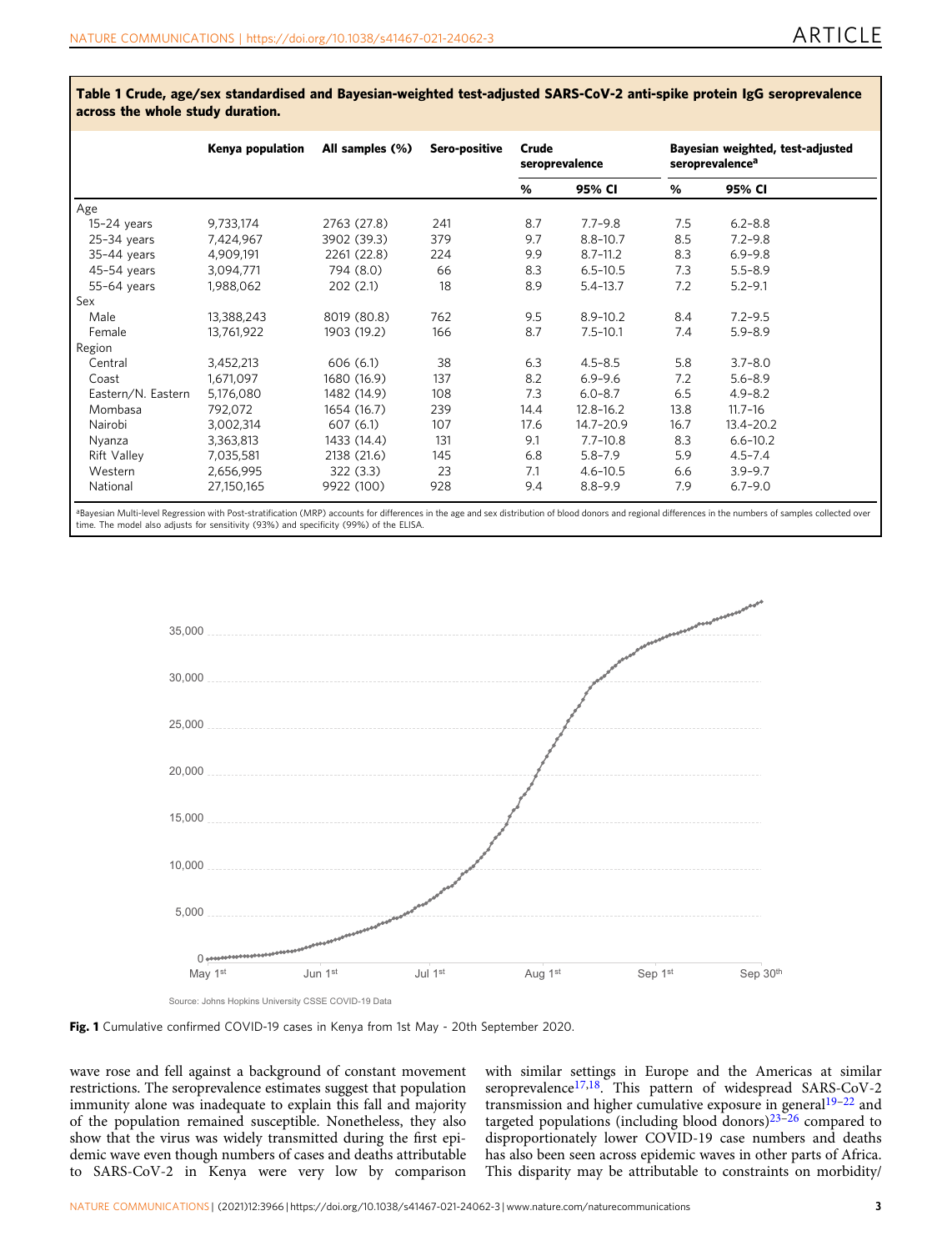<span id="page-3-0"></span>

Fig. 2 Seroprevalence positivity across the study period by region. The figure shows unadjusted estimates (black dots) and Bayesian model estimates (grey line) of seroprevalence in 8 regions of Kenya and overall, by date of sample collection in 10 periods of ~2 weeks each during 2020 (n = 9992). With the exception of the first period in Rift Valley (7 May) and 6th period in Eastern/North Eastern (21 July), all data estimates of zero prevalence are based on small sample sets (<20 samples). Error bars are 95% Confidence Intervals.

|                    | Period 1<br>(30 Apr-19 Jun) |              | <b>Period 2</b><br>(20 Jun-19 Aug) |               | Period 3<br>(20 Aug-30 Sep) |               |
|--------------------|-----------------------------|--------------|------------------------------------|---------------|-----------------------------|---------------|
|                    | <b>Prevalence</b>           | 95% Cla      | <b>Prevalence</b>                  | 95% CI        | <b>Prevalence</b>           | 95% CI        |
| Age                |                             |              |                                    |               |                             |               |
| $15-24$ years      | 5.2                         | $3.4 - 7.1$  | 8.3                                | $5.9 - 10.8$  | 8.7                         | $6.9 - 10.6$  |
| $25-34$ years      | 5.2                         | $3.6 - 7.0$  | 9.3                                | $7.1 - 12.0$  | 10.2                        | $8.5 - 12.4$  |
| 35-44 years        | 6.1                         | $4.1 - 8.6$  | 10.5                               | $7.7 - 13.8$  | 8.7                         | $6.8 - 10.7$  |
| 45-54 years        | 4.1                         | $1.6 - 6.5$  | 9.2                                | $6.3 - 12.8$  | 8.6                         | $6.2 - 11.0$  |
| 55-64 years        | 4.1                         | $1.1 - 6.9$  | 8.7                                | $4.6 - 12.9$  | 8.8                         | $6.3 - 12.9$  |
| Sex                |                             |              |                                    |               |                             |               |
| Male               | 6.1                         | $4.6 - 7.6$  | 8.4                                | $6.7 - 10.2$  | 10.1                        | $8.6 - 11.7$  |
| Female             | 4.3                         | $2.3 - 6.5$  | 9.7                                | $6.9 - 13.1$  | 8.2                         | $6.1 - 10.5$  |
| Region             |                             |              |                                    |               |                             |               |
| Central            | 5.3                         | $2.5 - 9.0$  | 6.9                                | $3.9 - 10.4$  | 5.9                         | $3.0 - 9.5$   |
| Coast              | 3.3                         | $1.9 - 4.8$  | 11.3                               | $7.4 - 16.0$  | 14.1                        | $10.6 - 18.1$ |
| Eastern/N. Eastern | 5.4                         | $3.2 - 8.2$  | 9.6                                | $6.7 - 12.9$  | 5.2                         | $3.4 - 7.3$   |
| Mombasa            | 7.4                         | $5.0 - 10.1$ | 17.2                               | $12.5 - 23.0$ | 15.9                        | $13.1 - 19.1$ |
| Nairobi            | 6.7                         | $3.9 - 10.5$ | 10.1                               | $3.7 - 20.1$  | 22.7                        | $18 - 27.7$   |
| Nyanza             | 5.3                         | $3.2 - 7.7$  | 11.3                               | $8.0 - 15.2$  | 8.5                         | $6.1 - 11.3$  |
| <b>Rift Valley</b> | 3.9                         | $2.3 - 5.8$  | 7.3                                | $5.3 - 9.6$   | 7.3                         | $4.9 - 10.0$  |
| Western            | 6.3                         | $2.9 - 11.6$ | 7.7                                | $3.9 - 12.2$  | 6.0                         | $2.4 - 11.1$  |
| National           | 5.2                         | $3.7 - 6.7$  | 9.1                                | $7.2 - 11.3$  | 9.1                         | $7.6 - 10.8$  |

mortality surveillance and poor availability of PCR testing and, to some degree, to the different age structures of African and European populations.

These and our other estimates of cumulative incidence of SARS-CoV-2 support the need for the SARS-CoV-2 vaccination in Kenya since a significant proportion of the population remains susceptible to infection and COVID-19 disease. In addition, vaccination will interrupt transmission, prevent the development of variants, and ultimately correct the social and economic disruption caused by this pandemic.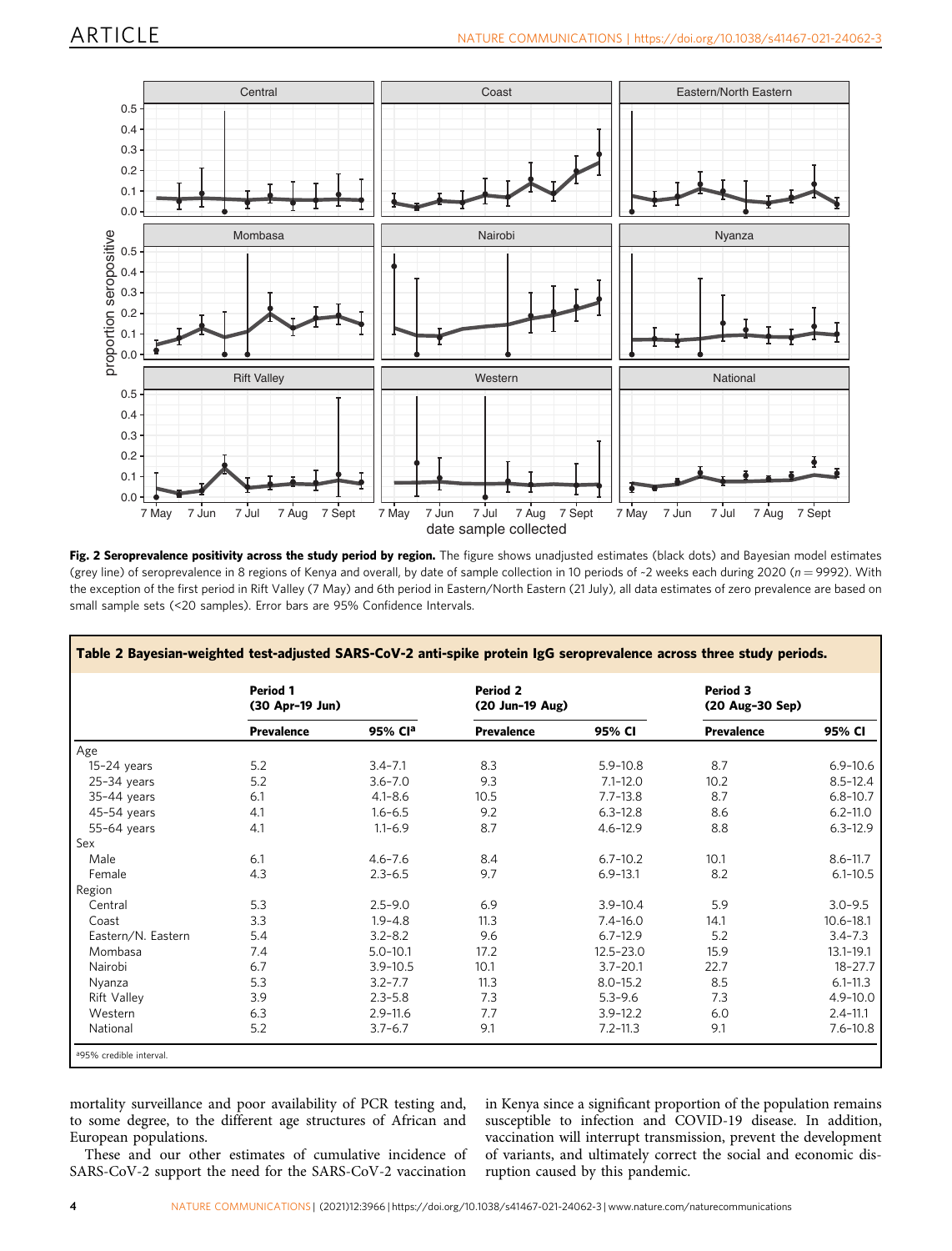#### <span id="page-4-0"></span>**Methods**

Human samples. The Kenya National Blood Transfusion Service (KNBTS) coordinates and screens blood transfusion donor units at 6 regional centres at Eldoret, Embu, Kisumu, Mombasa, Nairobi and Nakuru, though the units are collected across the whole country and each Regional Centre serves between 5 and 10 of Kenya's 47 Counties. KNBTS guidelines define eligible blood donors as individuals aged 16–65 years, weighing ≥50 kg, with haemoglobin of 12·5 g/dl, a normal blood pressure (systolic 120–129 mmHg and diastolic BP of 80–89 mmHg), a pulse rate of 60–100 beats per minute and without any history of illness in the past 6 months27. KNBTS generally relies on voluntary non-remunerated blood donors (VNRD) recruited at public blood drives typically located in high schools, colleges and universities. Since September 2019, because of reduced funding, KNBTS has depended increasingly on family replacement donors (FRD) who provide units of blood in compensation for those received by sick relatives. We obtained anonymized residual samples from consecutive donor units submitted to the 6 regional centres for transfusion compatibility-testing and infection screening, as previously described<sup>3</sup>.

Laboratory analyses. Enzyme linked Immunosorbent Assay (ELISA) IgG antibodies to the SARS-CoV-2 spike protein were measured using a previously described ELISA at the KEMRI-Wellcome Trust Research Programme in Kilifi, Kenya. Following a validation exercise and estimate of sensitivity and specificity, results were expressed as the ratio of test OD to the OD of the plate negative control; samples with OD ratios greater than two were considered positive for SARS-CoV-2 IgG.<sup>5</sup>,<sup>5</sup>. In a WHOsponsored multi-laboratory study of SARS-CoV-2 antibody assays, results from Kilifi were consistent with the majority of the test laboratories<sup>9</sup>.

Statistical analysis. We estimated crude prevalence based on the proportion of samples with OD ratio > 2. We also used Bayesian Multi-level Regression with Post-stratification  $(MRP)^7$  to account for differences in the age and sex distribution of blood donors and regional differences in the numbers of samples collected over time. Data on donor residence were specified at County level. For the purposes of analysis and presentation we collapsed the 47 counties into 8 regions based on the previous administrative provinces of Kenya; as data from two regions (Eastern and North Eastern) was relatively sparse we collapsed these to one stratum. The model was also used to adjust for sensitivity (93%) and specificity (99%) of the chosen cutoff value as previously developed<sup>6</sup>. Regional and national estimates were produced by combining model predictions with weights from the 2019 Kenyan census<sup>4</sup>. Two versions of the model were fitted. In the first (Model A), the model included age, sex and region as covariates and was fitted separately to data in three periods (30 Apr–19 Jun, 20 Jun–19 Aug, 20 Aug–30 Sept). In the second (Model B), the model also included a period effect and was fitted to the samples as a whole. A mathematical description of the models and Rstan code<sup>28</sup> is provided in the statistical appendix.

Ethical approval. This study was approved by the Scientific and Ethics Review Unit (SERU) of the Kenya Medical Research Institute (Protocol SSC 3426). Blood donors gave individual written consent for the use of their samples for research.

Reporting summary. Further information on research design is available in the Nature Research Reporting Summary linked to this article.

#### Data availability

The raw data shown in the manuscript are subject to controlled access because they are the subject of ongoing work and will be made available on request to the corresponding author and approval by the Data Governance Committee at the KEMRI-Wellcome Trust Research Programme. De-identified data has been published on the Harvard dataverse server [https://doi.org/10.7910/DVN/FQUNVD.](https://doi.org/10.7910/DVN/FQUNVD)

#### Code availability

Code related to the Bayesian Multi-level Regression with Post-stratification can be found in the Supplementary note 1: statistical appendix accompanying this article.

Received: 19 February 2021; Accepted: 25 May 2021; Published online: 25 June 2021

#### **References**

- 1. Maeda, J. M. & Nkengasong, J. N. The puzzle of the COVID-19 pandemic in Africa. Science 371, 27 (2021).
- 2. Ministry of Health, K. Kenya Health and Research Observatory (KHRO). COVID-19 Tracker (2021) [https://khro.health.go.ke/#/covid\\_19\\_tracker?.](https://khro.health.go.ke/#/covid_19_tracker?) Accessed 30th March 2021.
- 3. Uyoga, S. et al. Seroprevalence of anti-SARS-CoV-2 IgG antibodies in Kenyan blood donors. Science 371, 79–82 (2021).
- 4. Kenya National Bureau of Statistics. 2019 Kenya Population and Housing Census. Volume 1. Population by County and sub-County, (Government of Kenya, Nairobi, 2019).
- 5. Amanat, F. et al. A serological assay to detect SARS-CoV-2 seroconversion in humans. Nat. Med. 26, 1033–1036 (2020).
- 6. Gelman, A. & Carpenter, R. Bayesian analysis of tests with unknown specificity and sensitivity. J. R. Stat. Soc. Ser. C 69, 1269-1283 (2020).
- 7. Gelman, A. & Little, T. C. Poststratification into many categories using hierarchical logistic regression. Surv. Methology 23, 217-135 (1997).
- 8. Ojal, J. et al. Revealing the extent of the COVID-19 pandemic in Kenya based on serological and PCR-test data. Preprint at [https://www.medrxiv.org/](https://www.medrxiv.org/content/10.1101/2020.09.02.20186817v1) [content/10.1101/2020.09.02.20186817v1](https://www.medrxiv.org/content/10.1101/2020.09.02.20186817v1) (2020).
- 9. Mattiuzzo, G. et al. Expert Committee on Biological Standardization. WHO/ BS.2020.2403. Establishment of the WHO International Standard and Reference Panel for anti-SARS-CoV-2 antibody [https://www.who.int/](https://www.who.int/publications/m/item/WHO-BS-2020.2403) [publications/m/item/WHO-BS-2020.2403](https://www.who.int/publications/m/item/WHO-BS-2020.2403) (2020).
- 10. Ibarrondo, F. J. et al. Rapid decay of anti-SARS-CoV-2 antibodies in persons with mild covid-19. N. Engl. J. Med. 383, 1085–1087 (2020).
- 11. Ward, H. et al. Prevalence of antibody positivity to SARS-CoV-2 following the first peak of infection in England: Serial cross-sectional studies of 365,000 adults. Lancet Reg Health Eur. 4, 100098 (2021)
- 12. Buss, L. F. et al. Three-quarters attack rate of SARS-CoV-2 in the Brazilian Amazon during a largely unmitigated epidemic. Science 371, 288–292 (2021).
- 13. Bottomley, C. et al. Improving SARS-CoV-2 cumulative incidence estimation through mixture modelling of antibody levels. Preprint at [https://www.](https://www.medrxiv.org/content/10.1101/2021.04.09.21254250v1) [medrxiv.org/content/10.1101/2021.04.09.21254250v1](https://www.medrxiv.org/content/10.1101/2021.04.09.21254250v1) (2021).
- 14. Lucinde, R. et al. Sero-surveillance for IgG to SARS-CoV-2 at antenatal care clinics in two Kenyan referral hospitals. Preprint at [https://www.medrxiv.org/](https://www.medrxiv.org/content/10.1101/2021.02.05.21250735v1) [content/10.1101/2021.02.05.21250735v1](https://www.medrxiv.org/content/10.1101/2021.02.05.21250735v1) (2021).
- 15. Kagucia, E. W. et al. Seroprevalence of anti-SARS-CoV-2 IgG antibodies among truck drivers and assistants in Kenya. Preprint at [https://www.medrxiv.](https://www.medrxiv.org/content/10.1101/2021.02.12.21251294v1) [org/content/10.1101/2021.02.12.21251294v1](https://www.medrxiv.org/content/10.1101/2021.02.12.21251294v1) (2021).
- 16. Etyang, A. O. et al. Seroprevalence of Antibodies to SARS-CoV-2 among Health Care Workers in Kenya. Clin Infect Dis. 24, ciab346 (2021).
- Bajema, K. L. et al. Estimated SARS-CoV-2 Seroprevalence in the US as of September 2020. JAMA Intern. Med. 181, 450–460 (2020).
- 18. Stringhini, S. et al. Seroprevalence of anti-SARS-CoV-2 IgG antibodies in Geneva, Switzerland (SEROCoV-POP): a population-based study. Lancet 396, 313–319 (2020).
- 19. Mulenga, L. B. et al. Prevalence of SARS-CoV-2 in six districts in Zambia in July, 2020: a cross-sectional cluster sample survey. Lancet Glob Health 9, e773–81 (2021).
- 20. Kempen, J. H. et al. SARS-CoV-2 serosurvey in Addis Ababa, Ethiopia. Am. J. Tropical Med. Hyg. 103, 2022-2023 (2020).
- 21. Aitken, S. et al. COVID19 seroprevalence during the second wave of the pandemic in three districts of South Africa - preliminary findings. 18 (2021) [https://www.nicd.ac.za/wp-content/uploads/2021/03/COVID-19-Special-](https://www.nicd.ac.za/wp-content/uploads/2021/03/COVID-19-Special-Public-Health-Surveillance-Bulletin-9-12-March-2021_.pdf)[Public-Health-Surveillance-Bulletin-9-12-March-2021\\_.pdf](https://www.nicd.ac.za/wp-content/uploads/2021/03/COVID-19-Special-Public-Health-Surveillance-Bulletin-9-12-March-2021_.pdf). Accessed 29th March 2021.
- 22. Wiens, K. E. et al. Seroprevalence of anti-SARS-CoV-2 IgG antibodies in Juba, South Sudan: a population-based study. Emerg Infect Dis. 27, 1598–1606 (2021).
- 23. Chibwana, M. G. et al. High SARS-CoV-2 seroprevalence in Health Care Workers but relatively low numbers of deaths in urban Malawi. Preprint at <https://www.medrxiv.org/content/10.1101/2020.07.30.20164970v3> (2020).
- 24. Hsiao, M. et al. SARS-CoV-2 Seroprevalence in the Cape Town metropolitan sub-districts after the peak of infections. Natl Inst. Commun. Dis. 18, (2020) [https://www.nicd.ac.za/wp-content/uploads/2020/09/COVID-19-Special-](https://www.nicd.ac.za/wp-content/uploads/2020/09/COVID-19-Special-Public-Health-Surveillance-Bulletin_Issue-5.pdf)[Public-Health-Surveillance-Bulletin\\_Issue-5.pdf.](https://www.nicd.ac.za/wp-content/uploads/2020/09/COVID-19-Special-Public-Health-Surveillance-Bulletin_Issue-5.pdf) Accessed 29th March 2021.
- 25. Milleliri, J. M. et al. SARS-CoV-2 infection in Ivory Coast: a serosurveillance survey among gold mine workers. Am. J. Trop. Med. Hyg. 104, 1709–1712 (2021).
- 26. Sykes, W. et al. Prevalence of anti-SARS-CoV-2 antibodies among blood donors in Northern Cape, KwaZulu-Natal, Eastern Cape, and Free State provinces of South Africa in January 2021., 12 February 2021, PREPRINT (Version 1). Research Square <https://doi.org/10.21203/rs.3.rs-233375/v1> (2021).
- 27. Ministry of Health, K. Policy Guidelines on Blood Transfusion in Kenya. The National Blood Transfusion Service of Kenya. [https://nbtskenya.or.ke/wp](https://nbtskenya.or.ke/wp-content/uploads/2019/02/Policy-Guidelines-on-Blood-Transfusion-in-Kenya.pdf)[content/uploads/2019/02/Policy-Guidelines-on-Blood-Transfusion-in-Kenya.](https://nbtskenya.or.ke/wp-content/uploads/2019/02/Policy-Guidelines-on-Blood-Transfusion-in-Kenya.pdf) [pdf](https://nbtskenya.or.ke/wp-content/uploads/2019/02/Policy-Guidelines-on-Blood-Transfusion-in-Kenya.pdf) (2001) Accessed 20 July 2020.
- 28. Stan Development Team. RStan: the R interface to Stan. R package version 2.23.2 <http://mc-stan.org/> (2020).

#### Acknowledgements

This project was funded by the Wellcome Trust (grant numbers 220991/Z/20/Z, 203077/Z/ 16/Z), the Bill and Melinda Gates Foundation (INV-017547) and by the Foreign Commonwealth and Development Office (FCDO) through the East Africa Research Fund (EARF/ITT/039). S.U. is funded by DELTAS Africa Initiative [DEL-15-003], L.I.O.-O. is